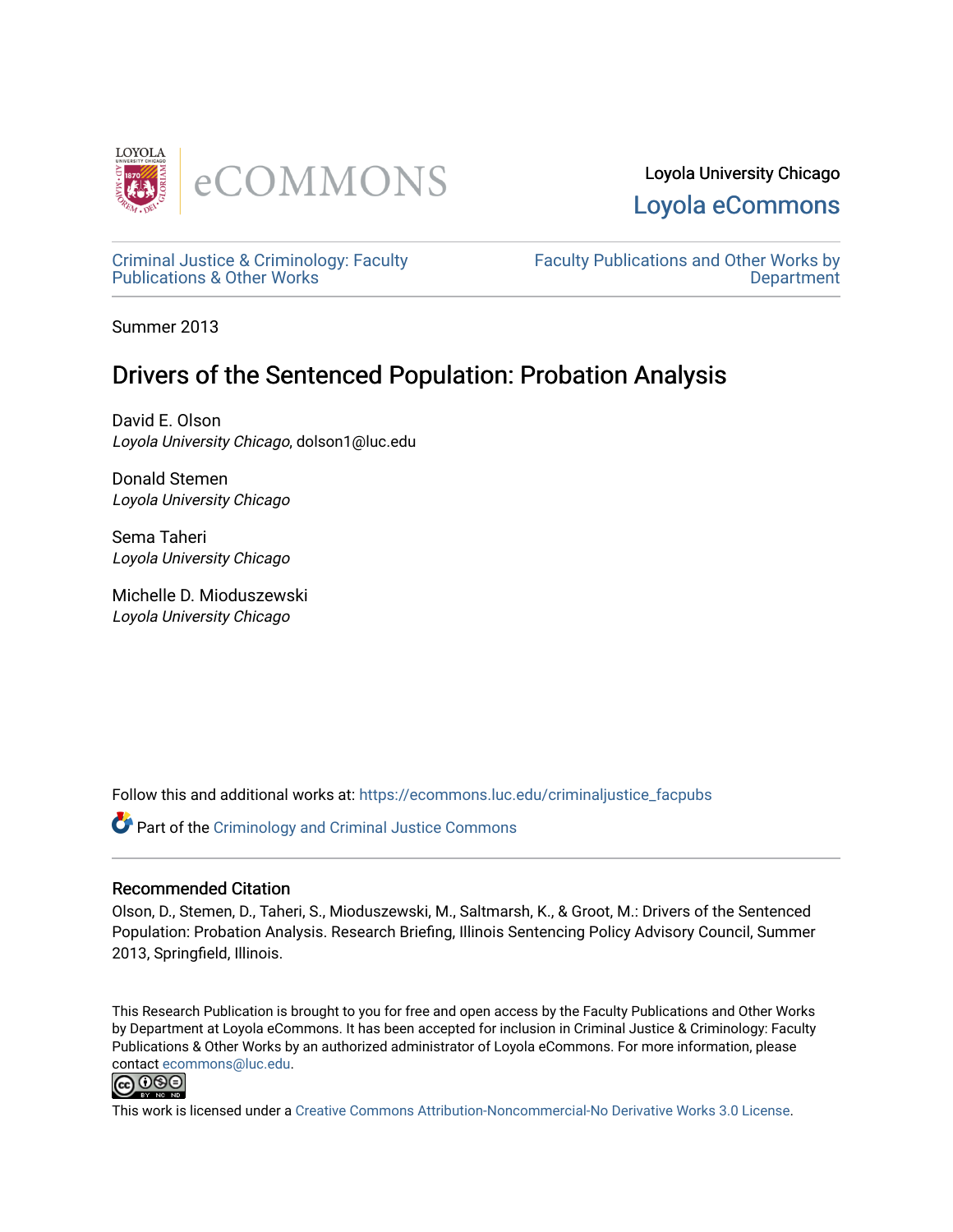

**State of Illinois Illinois Sentencing Policy Advisory Council** 



#### **Summer 2013**

# Driver's of the Sentenced Population: Probation Analysis

# **Nesearch Briefing**

## **Key Findings**

• The number of convicted felons sentenced to probation in Illinois spiked during the late 1980s through 2002, reaching 35,000 felony probation sentences in 2002 and accounting for over one-half of all sentences imposed on convicted felons. As with felons sentenced to prison, much of this growth in felony probation sentences during the 1990s was fueled by increases in the number of Class 4 felony sentences.

• Overall, the proportion of convicted felons sentenced to prison decreased between the mid-1990s and 2010, a pattern consistent across all felony classes (Class 1, 2, 3, and 4 felonies). The decreased use of probation for Class 1 and 2 felonies appeared to be primarily due to an increasing proportion of these crimes now being non-probationable (i.e., mandatory prison sentences), while the decreased use of probation for Class 3 and 4 felonies does not appear to be due to an increase in the number of these offenses being non-probationable.

• As a result of these changes, from the mid-1990s through the mid-2000s, an increasing proportion of felony probationers in Illinois were convicted of Class 4 felonies, the least serious of the felony offenses in Illinois, and a decreasing proportion of probationers were convicted of a Class 2 felony.

• Between

1993 and 2011, an increasing proportion of felony probationers in Illinois were accounted for by females, whites, Hispanics, and older probationers.

• The majority of felons discharged from probation were successfully terminated from supervision throughout the period examined. The proportion of felons discharged from probation as a result of a revocation of probation for either a technical violation or a new offense remained stable, and relatively low (at or below 10 percent statewide), throughout the time period examined.

• Success on probation can mean less reliance on prison, but failure on probation can result in commitment to the Illinois Department of Corrections. Individuals who had their probation revoked or were reconvicted of a new crime while on probation accounted for roughly 15 percent of all those sentenced to prison, a proportion that remained relatively stable through the time period examined.

#### **Council Members**

Hon. Gino DiVito, Chair

Hon. Warren Wolfson, Vice-Chair

Sen. Kwame Raoul, Vice-Chair

Rep. Marcus Evans Illinois House of Representatives

Rep. Dennis Reboletti Illinois House of Representatives

Sen. Jason Barickman Illinois State Senate

Robert Berlin DuPage County State's Attorney

Colonel William G. Clay, III Belleville Police Department

lack Cutrone Illinois Criminal Justice Information Authority

Margaret Egan Cook County Sheriff

Ronald Holt Purpose Over Pain

Michael Glick Office of the Attorney General

Jeff Howard Office of the Cook County Public Defender

Nicholas Kondelis Illinois State Police

Adam Monreal Prisoner Review Board

Michael Pelletier Office of the State Appellate Defender

Alan Spellberg Cook County State's Attorneys Office

Michael Tardy Administrative Office of the Illinois Courts

Gladyse Taylor Illinois Department of Corrections

David Yellen Loyola University Chicago School of Law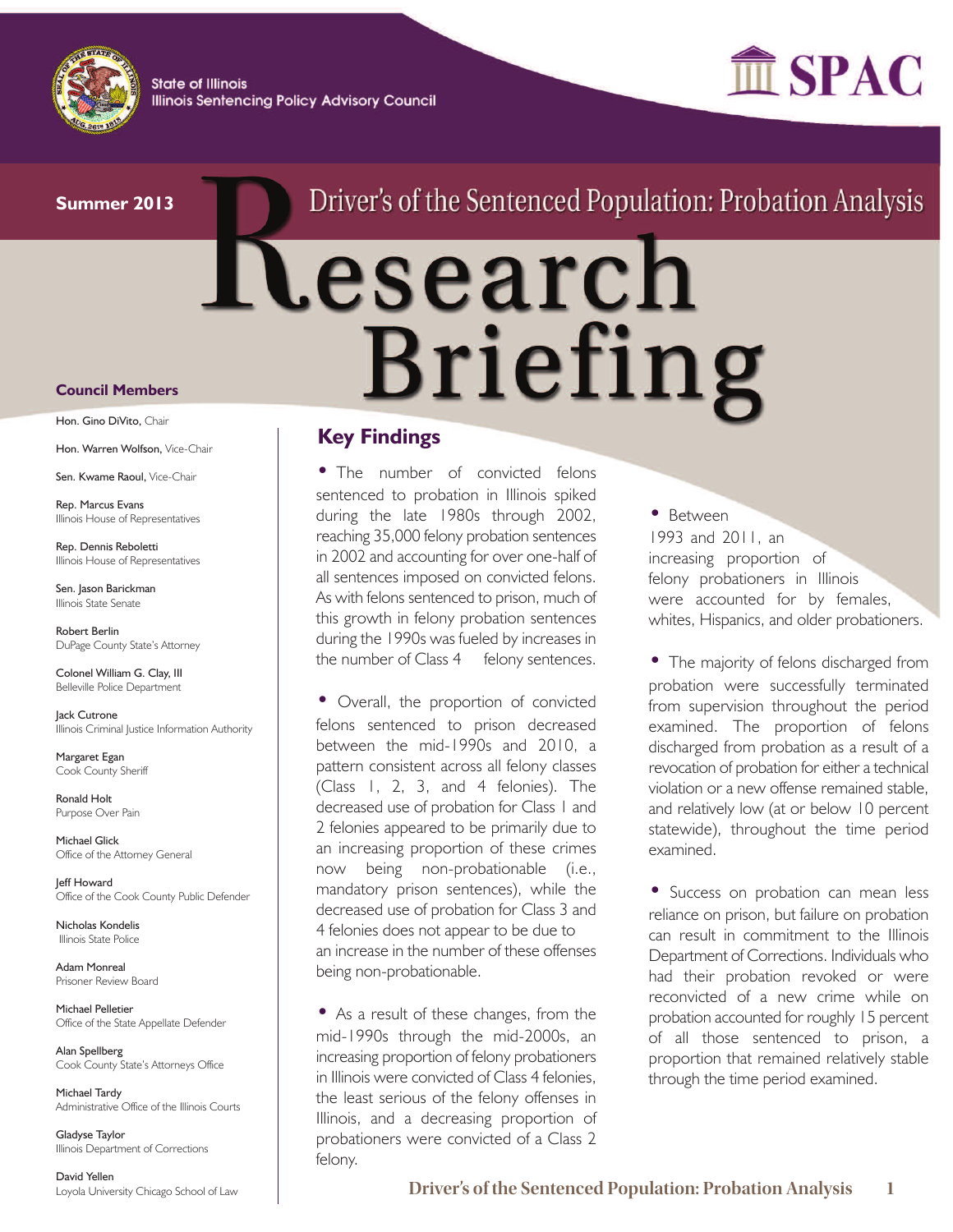# **Introduction**

Under Illinois' sentencing structure, the majority of those convicted of a felony can be sentenced to either supervision in the community under probation or a period of incarceration within Illinois' prison system. Between 1988 and 2000, the number of felons convicted and sentenced to probation statewide in Illinois increased from just over 18,000 in 1987 to nearly 34,000 by 2002, an 87 percent increase. However, between 2002 and 2010, the total number of convicted felons sentenced to probation statewide in Illinois decreased, falling to just below 25,000 in 2010. However, it is also important to note that when these statewide trends are disaggregated by region, some different patterns emerge. For example, as seen in Figure 1, trends in the number of felony probation sentences imposed varied considerably between Cook

#### Figure 1: **Number of Felons Sentenced to Probation in Illinois, by Region**

County (which includes Chicago), the Collar Counties, 1 urban counties outside of Cook and the Collar County region, and Illinois' rural jurisdictions. Also, as described in the SPAC Illinois Felony Sentencing: A Retrospective Research Briefing (SPAC, 2011), the overall proportion of felons sentenced to probation statewide decreased gradually during the 1980s, 1990s and into the 2000s, although there are clearly some different patterns across regions of Illinois and when specific felony classes are examined. Statewide, the proportion of convicted felons sentenced to probation exceeded 50 percent during the 1990s, but during the period from 2000 to 2010, less than 50 percent of convicted felons were receiving probation sentences in Illinois.

The purpose of this Research Briefing is to provide more detailed analyses of the characteristics of felons placed on probation in Illinois during the 1990s through 2011, how these characteristics have changed over time and vary across jurisdictions in Illinois, the outcomes of probation sentences, and the degree to which probationers who have their sentences revoked impact admissions to the Illinois Department of Corrections. The primary data used to



perform the analyses included in this Research Briefing were

<sup>1</sup> The Collar Counties include the five counties that are adjacent to Cook County/Chicago, and include Lake, McHenry, Kane, DuPage and Will counties.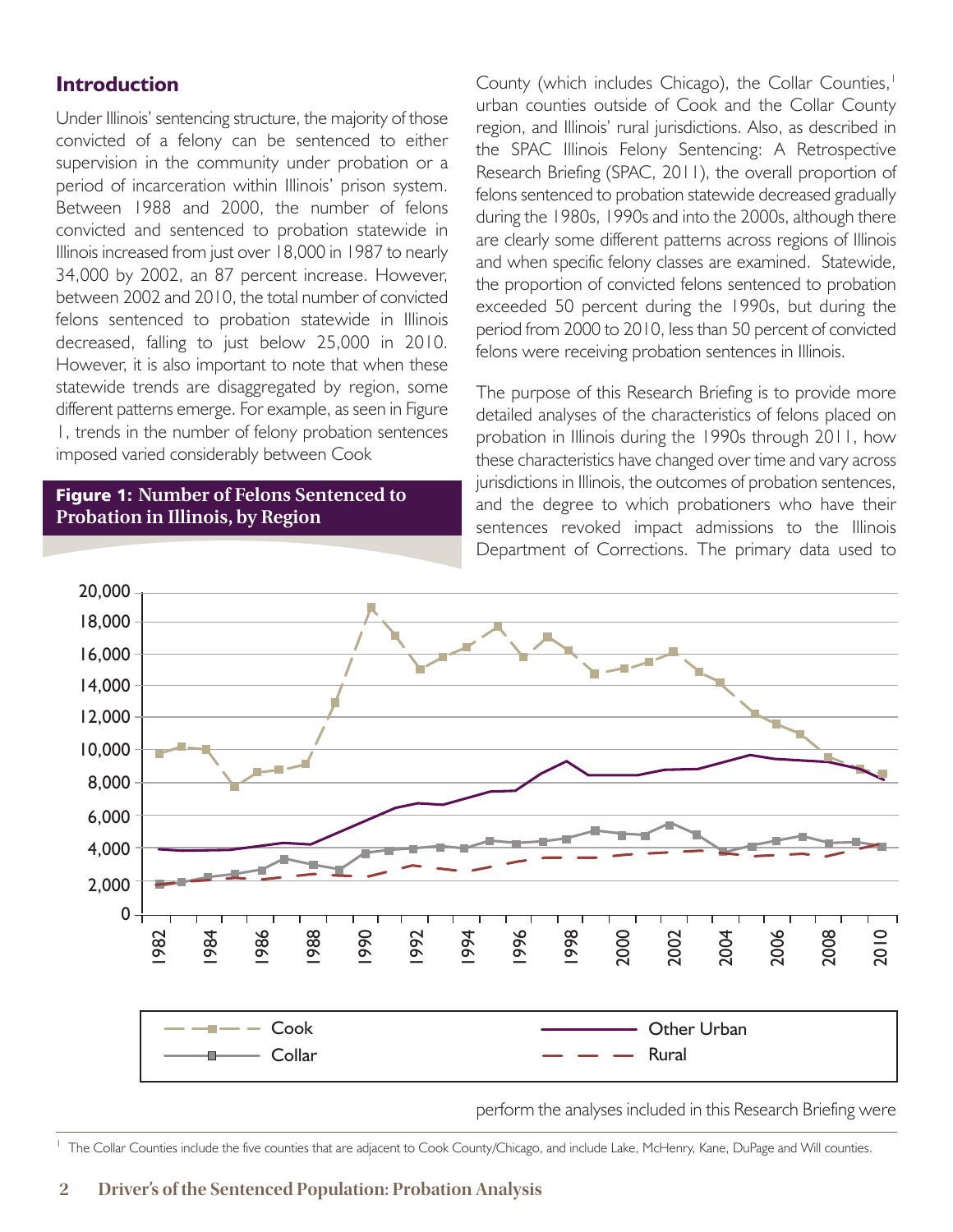generated from monthly data reports submitted by local probation departments in Illinois to the Administrative Office of the Illinois Courts' (AOIC) Probation Services Division. The Probation Services Division of AOIC was established by the Illinois Supreme Court and is responsible for the development, establishment, promulgation, and enforcement of uniform standards for probation services in Illinois as described in the Probation and Probation Officer Act (730 ILCS 110/15(1)). In addition, data regarding the number of probation sentences imposed in Illinois were obtained from the AOIC's Annual Report, data regarding the number of prison admissions were provided by the Illinois Department of Corrections (IDOC), and information regarding the number of probationable and nonprobationable felons committed to IDOC was provided by the Illinois Criminal Justice Information Authority. The research presented in this Research Briefing was performed by faculty and graduate students in Loyola University Chicago's Department of Criminal Justice and Criminology, as well as staff from AOIC and the Illinois Sentencing Policy Advisory Council (SPAC).

# **The Sentencing of Convicted Felons to Probation versus Prison**

In Illinois, felony crimes are classified into felony classes by the Illinois General Assembly. Class X felonies include the most serious offenses and require a determinate prison sentence of 6 to 30 years. Length of sentences that can be imposed, descend from Class 1, 2, 3, and 4 felonies. In addition to these felony classes, First Degree Murder is treated as its own offense in terms of felony classification and sentencing. When Illinois adopted a determinate sentencing structure in 1978, all crimes classified as Class 1 through 4 felonies were eligible to receive a probation sentence. Based on the Illinois Community Corrections Act, probation was the presumptive sentence. However, over time, legislative changes have been made to Illinois' sentencing policies which now require, depending on the felony class, that some offenses, or most offenses in the case of Class 1 felonies, are non-probationable and must result in a prison sentence within the allowable sentencing range. Given the aggregate nature of the data collected by the AOIC's Probation Services Division, it is not possible to examine the specific types of felony crimes those placed on probation were convicted of (i.e., drug-law violations, property offenses, etc). It is possible to examine the felony class of the conviction offenses from the AOIC data. Because the Cook County Adult Probation Department did not disaggregate the specific felony classes for probation intakes in the data reported to AOIC until

1996, it is not possible to examine statewide trends or trends in Cook County back to 1993 when the reporting began.

As would be expected, given that the felony class of the crime is related to the seriousness of the offense, a larger proportion of those felons convicted of a Class 3 or 4 felony received a probation sentence than those convicted of a Class 1 or 2 felony. Still, over the period examined in the current research, the proportion of convicted felons receiving probation for different felony classes changed. This was in part due to changes in legislation requiring prison sentences for certain Class 1 through 4 felonies, as well as changes in sentencing practices.

During the period examined, less than 40 percent of those convicted of a Class 1 felony, the most serious class other than Class X and murder, received a probation sentence, and, conversely, more than 60 percent received a prison sentence. The proportion of these Class I felons sentenced to prison where prison was required (i.e., the offense was non-probationable) under Illinois' sentencing policy increased dramatically and accounted for the majority of convicted Class 1 felons. For example, between 1995 and 2010 in Illinois outside of Cook County, the proportion of convicted Class 1 felons sentenced to prison because the offense was non-probationable increased from 40 percent to 60 percent. During that same period, the proportion of Class 1 felons that received a probation sentence decreased slightly—from 41 percent to 35 percent—and the proportion of Class 1 felons that received a prison sentence where probation was an option decreased even more—from 17 percent to 5 percent. Thus, between 1995 and 2010, in Illinois outside of Cook County, it appears that the increasing proportion of Class 1 felons sentenced to prison as a result of more of these offenses being non-probationable decreased the use of probation slightly, but had proportionately a larger impact on previously discretionary use of prison as a sentence.

During 2010, in Cook County as well as the rest of Illinois, 60 percent of those convicted Class 1 felons were sentenced to prison due to the non-probationable nature of the offense, 35 percent were sentenced to probation, and 5 percent were sentenced to prison, even though probation was allowable. These patterns suggest that the increase in the number of Class 1 felonies that are now non-probationable did not necessarily dramatically impact the use of probation, but rather, codified or made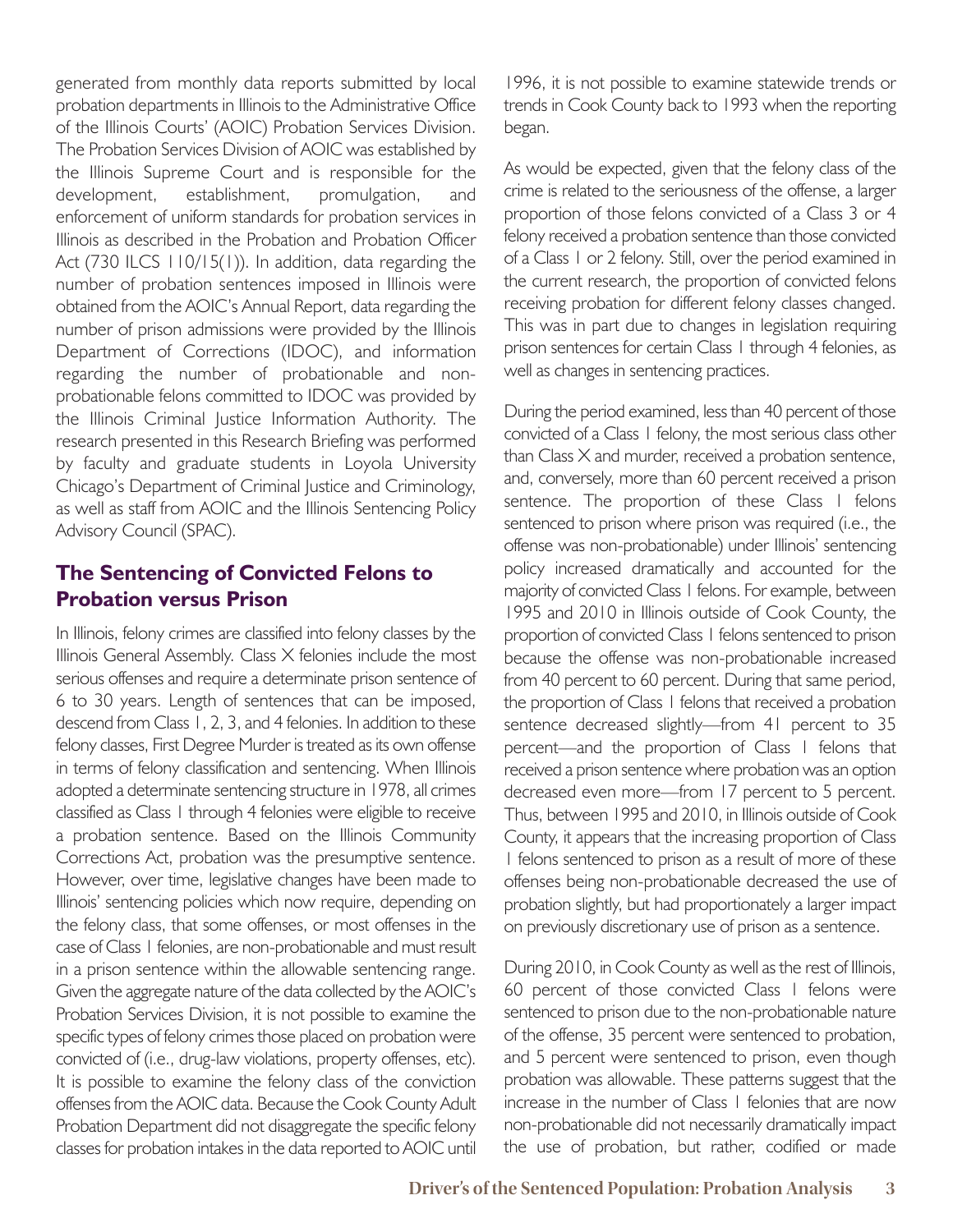statewide policy what was likely already sentencing practice.

On the other hand, when sentencing patterns for those convicted of a Class 2 felony were examined, it was found that more of the reduced likelihood in these offenders being sentenced to probation during the 1990s and 2000s was due to an increasing proportion of these offenses requiring a prison sentence (i.e., they were nonprobationable). In Cook County, for example, the proportion of felons convicted of a Class 2 felony that received a probation sentence fell from 60 percent in 2000 to roughly 40 percent by 2010. Conversely, the proportion of felons in Cook County convicted of a Class 2 felony that received a prison sentence due to the conviction offense being non-probationable increased from 35 percent in 2000 to more than 50 percent by 2010. A similar pattern—although not as dramatic a change—was also seen outside of Cook County, where the proportion of Class 2 felons sentenced to probation fell from 60 to 53 percent between 2000 and 2010, and the proportion of

#### Figure 2: **Percent of Felony Probation Sentences Outside Cook County, by Felony Class**

Class 2 felons that received a prison sentence due to the conviction offense being non-probationable increased from 27 percent to more than 38 percent during that same period.

For Class 3 and 4 felonies, which have far fewer offenses that are non-probationable, the changing proportions of felons convicted of these offenses receiving a probation sentence has much less to do with sentencing policy related to nonprobationable offenses as specified by the General Assembly. Still, the proportion of Class 3 and 4 felons receiving a probation sentence has decreased. For example, for those offenders convicted of a Class 4 felony in Cook County during 1997 and 1998, 70 percent were sentenced to probation. However, by 2010, that proportion had fallen to 50 percent. Of all those sentenced in Cook County in 2010 for a Class 3 or 4 felony, less than 10 percent involved mandatory prison sentences (i.e., were non-probationable). In other words, during the late 1990s the majority of felons convicted of a Class 4 felony in Cook County received a probation sentence, but by the mid-2000s, the majority of Class 4 felons in Cook County were receiving prison sentences, and this was not due to these crimes being non-probationable. Although a similar downward trend in the proportion of convicted Class 3 and 4 felons being sentenced to probation was seen outside of Cook County, the proportion receiving a probation sentence never



#### **4 Driver's of the Sentenced Population: Probation Analysis**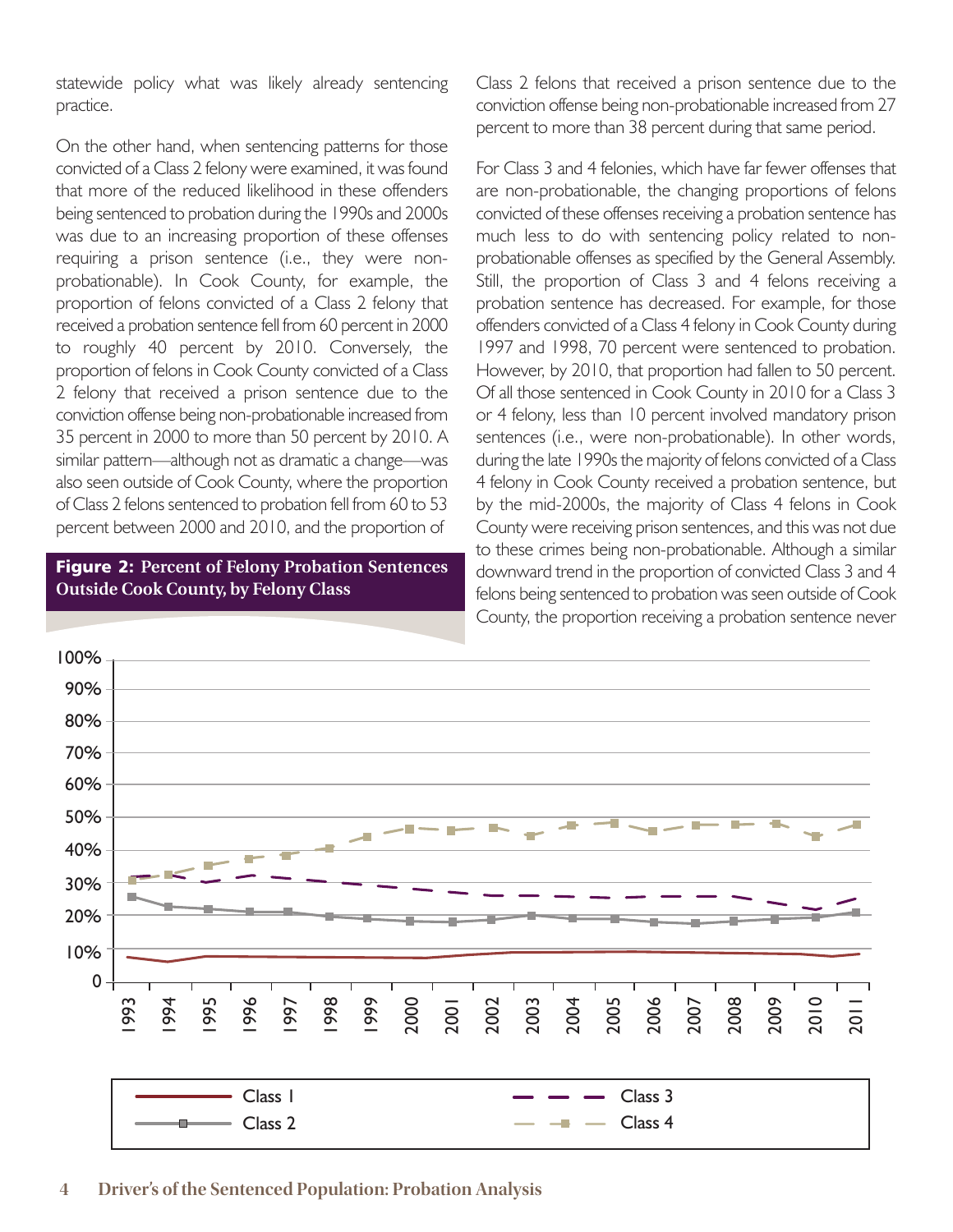fell below 58 percent, and again, non-probationable offenses accounted for less than 10 percent of the convicted Class 3 and 4 felons.

When looked at by felony offense class, it is evident from the current analyses that changes in sentencing patterns in Cook County, specifically for Class 2 and Class 4 felonies, appear to be driving a lot of the statewide trend towards a smaller percent of felons receiving a probation sentence. Some of this appears to be the result of an increasing proportion of Class 2 felonies being non-probationable i.e., changes to Illinois' sentencing policy. Some of it also appears to be due to changes in sentencing practice for Class 4 felons i.e., even though the offense may be probationable, the offender is receiving a prison sentence.

# **Characteristics of the Felony Offenses Among those Placed on Probation**

As described previously, individuals convicted of Class 1 through 4 felonies can be sentenced to probation, although,

#### Figure 3: **Percent of Felony Probation Sentences in Cook County, by Felony Class**

increasingly, more and more of those convicted of Class 1 and 2 felonies are being convicted for offenses that are no longer eligible to receive a probation sentence. Historically, Class 3 and 4 felons have been more likely to receive a probation sentence than those convicted of Class 1 and 2 felonies. As a result of these patterns, Class 4 felons accounted for the largest proportion of felons placed on probation in Illinois during the period examined, and also accounted for an increasing proportion of felons placed on probation.

Statewide in 2011, roughly 50 percent of all felons sentenced to probation in Illinois had been convicted of a Class 4 felony (Figure 3). By comparison, in the mid-1990s, less than 40 percent of all felons placed on probation had been convicted of a Class 4 felony. In Cook County, the proportion of felons placed on probation that were convicted of a Class 4 felony increased and accounted for the largest category of felons placed on probation in Cook County during the period from 1996 to 2011. Similarly, outside of Cook County, the proportion of felons placed on probation who were convicted of a Class 4 felony also increased, from 30 percent in 1993 to 47 percent during the period from 2004 through 2011. Out of the 102 counties in Illinois, during the period from 2009 through

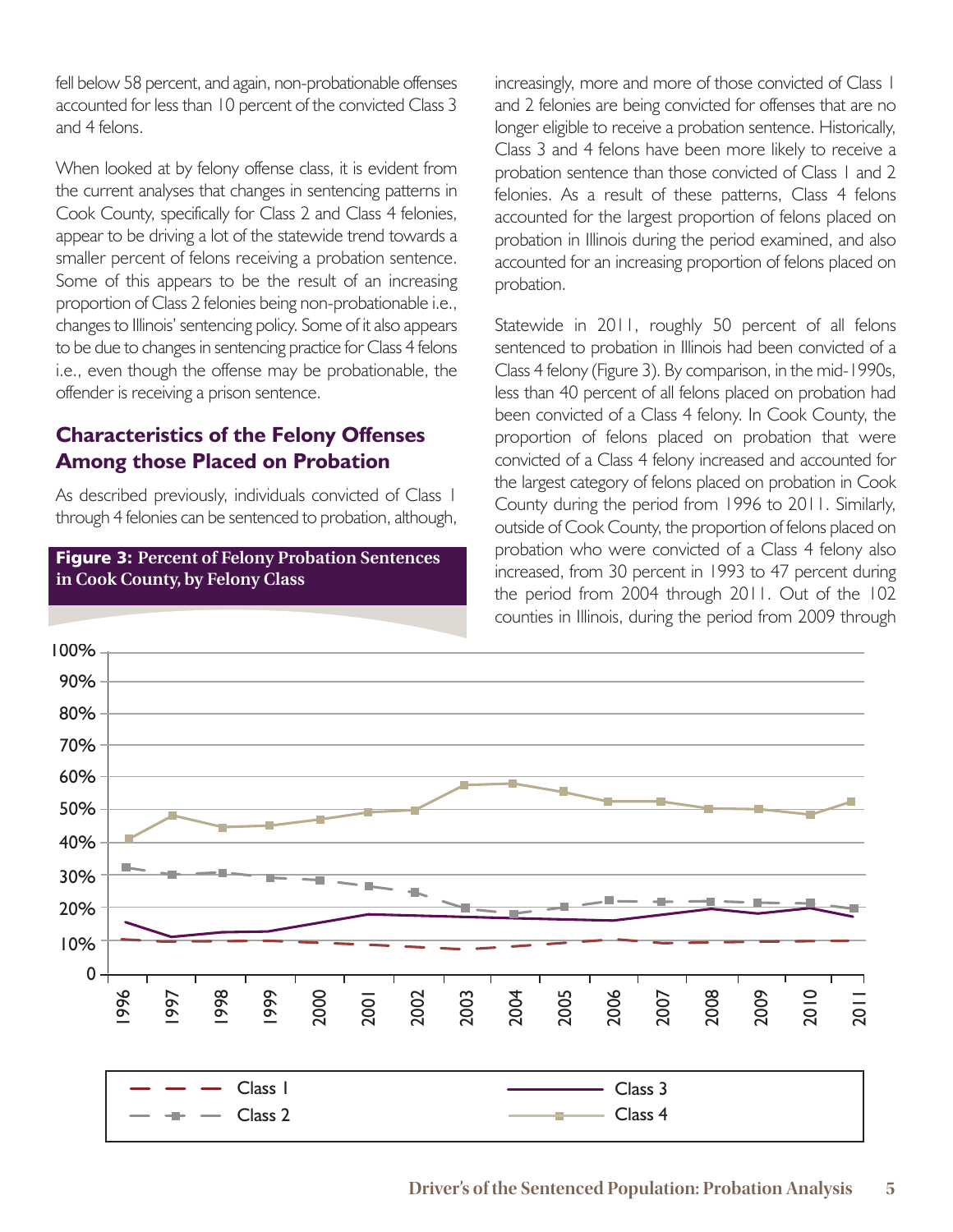2011, Class 4 felons accounted for 50 percent or more of felons placed on probation in 37 of Illinois' 102 counties (and 8 of the 15 largest jurisdictions in the state). At the other end of the felony continuum, a relatively small proportion of felons placed on probation in Illinois were convicted of a Class 1 felony—the most serious felony class for which probation may still be an option (but as described above, increasingly is not an option due to the offenses being non-probationable). In 2011, and indeed for the entire period examined, 10 percent or less of all felons placed on probation statewide in Illinois had been convicted of a Class 1 felony.

Thus, much of the growth in the number of felons placed on probation during the 1990s and into the early 2000s can be attributed to increases in the number and proportion of felony probationers convicted of a Class 4 felony. Based on a study of probation outcomes in 2000, it was determined then that 53 percent of all Class 4 felons discharged from probation had been convicted of a drug-law violation. This pattern is generally consistent with previous analyses of what has driven



admissions to Illinois' prison system since the late1980s. Among those admitted to prison in Illinois, an increasing proportion of admissions were accounted for by individuals convicted of Class 4 felonies, driven primarily by drug-law violations.

# **Felony Probationer Demographic Characteristics**

During the period from 1993 to 2011, the proportion of felons placed on probation accounted for by males decreased slightly, from 83 percent of all felons placed on probation in 1993 to 76 percent in 2002, and then up to 78 percent by 2011. Females, on the other hand, increased as a proportion of felons placed on probation, from 17 percent of those placed on probation in 1993 to 24 percent in 2002 and then 22 percent by 2011. Thus, while the majority of those placed on probation for a felony were male throughout the period examined, an increasing proportion of felony probationers statewide in Illinois are being accounted for by females, particularly during the period that saw a dramatic increase in the proportion of felony probation cases accounted for by Class 4 felonies. There was also some variation across jurisdictions in the proportion of felony probationers accounted for by males versus females over the time period examined. For example, during the period



#### **6 Driver's of the Sentenced Population: Probation Analysis**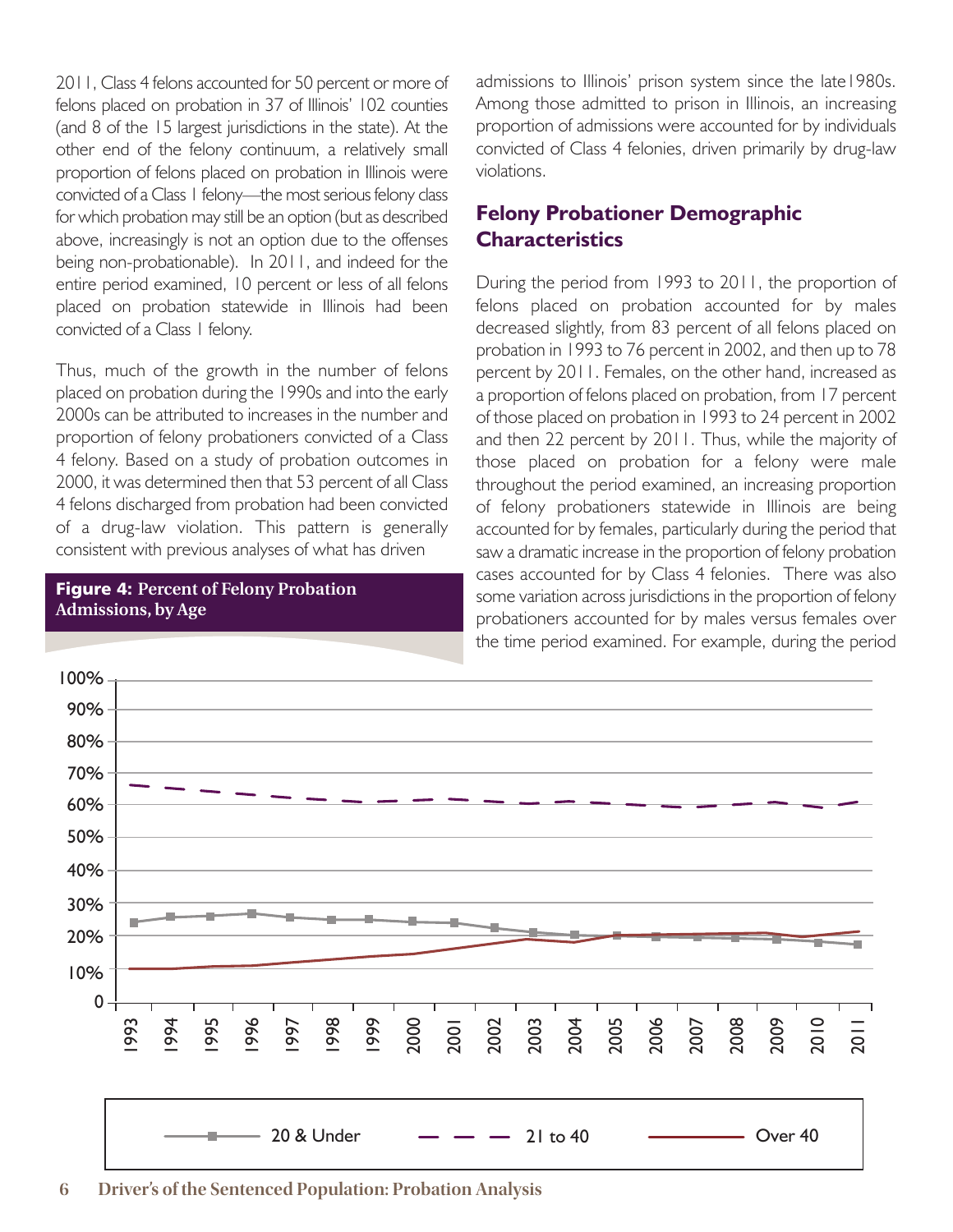from 2009 to 2011, females accounted for 30 percent or more of all convicted felons placed on probation in 34 of Illinois' 102 counties but less than 20 percent of felony probationers in 5 counties.

#### Table 1: **Demographic Characteristics of Felons Placed on Probation in Illinois**

|                       | 1993 | 2002 | 2011 |
|-----------------------|------|------|------|
| <b>Gender</b>         |      |      |      |
| Percent Male          | 83%  | 76%  | 78%  |
| <b>Percent Female</b> | 17%  | 24%  | 22%  |
| Race/Ethnicity        |      |      |      |
| Percent White         | 40%  | 42%  | 48%  |
| Percent Black         | 52%  | 47%  | 37%  |
| Percent Hispanic      | 8%   | 10%  | 13%  |
| Other                 | 0%   | 1%   | 2%   |
| Age                   |      |      |      |
| 20 & Under            | 24%  | 22%  | 17%  |
| $21 - 40$             | 66%  | 61%  | 62%  |
| Over 40               | 10%  | 17%  | 22%  |

Similarly, over the 1993 to 2011 period examined, there were also gradual, but substantive, statewide and regional changes in the age and racial characteristics of felons placed on probation. Statewide, the proportion of felons placed on probation accounted for by Blacks decreased from just over 50 percent between 1993 and 1997 to less than 40 percent during 2010 and 2011. On the other hand, the proportion of felons sentenced to probation accounted for by Whites increased from roughly 40 percent in the early to mid-1990s to approximately 50 percent by 2011. The proportion of felons placed on probation statewide accounted for by Hispanics also increased slightly during the time period examined, from just below 8 percent in 1993 to just over 12 percent in 2011. When the racial composition of felons placed on probation was examined regionally, similar trends were evident, with decreasing proportions of felony

probationers accounted for by Blacks, and increasing proportions accounted for by Whites and Hispanics, although the overall percentages varied considerably by region. For example, in Cook County, Blacks accounted for more than 70 percent of all felony probationers throughout the 1990s before deceasing to just below 60 percent in 2011; in contrast, in the rest of Illinois whites

accounted for between 60 and 70 percent of felony probationers during the period examined, blacks accounted for 25 to 30 percent of felony probationers, and Hispanics increased from roughly 5 percent of felony probationers in the early 1990s to 10 percent in 2011. During the period from 2009 to 2011, Hispanics accounted for 15 percent or more of all felons placed on probation in 7 of Illinois' 102 counties, and 5 of these 7 counties were among the 15 largest sentencing jurisdictions in Illinois.

In terms of the age of those placed on probation, the majority—60 to 70 percent—of felons placed on probation during the time period examined were between the ages of 21 and 40 (Figure 4). However, there is some indication in the data that the age of felons sentenced to probation has been increasing. For example, the proportion of felons placed on probation accounted for by those over the age of 40 increased from 10 percent in 1993 to 22 percent in 2011. Between 2009 and 2011, felony probationers over the age of 40 accounted for 25 percent or more of all felons placed on probation in 14 of Illinois' 102 counties, and none

of these 14 counties were among the 15 largest sentencing counties in the state. Even more specifically, the percent of felons 51 years old or older increased from 2 percent in 1993 to 9 percent in 2011.

Further, the proportion of adult felony probationers accounted for by those under the age of 21 (i.e., between 17 and 20) decreased statewide during the period examined, from roughly 25 percent in the early to mid-1990s to less than 20 percent in 2011. These patterns were generally consistent across each of the regions of Illinois examined.

Thus, over the 19 year period examined in this research bulletin, an increasing proportion of felons placed on probation are accounted for by female offenders, although males still account for the majority of felony probationers,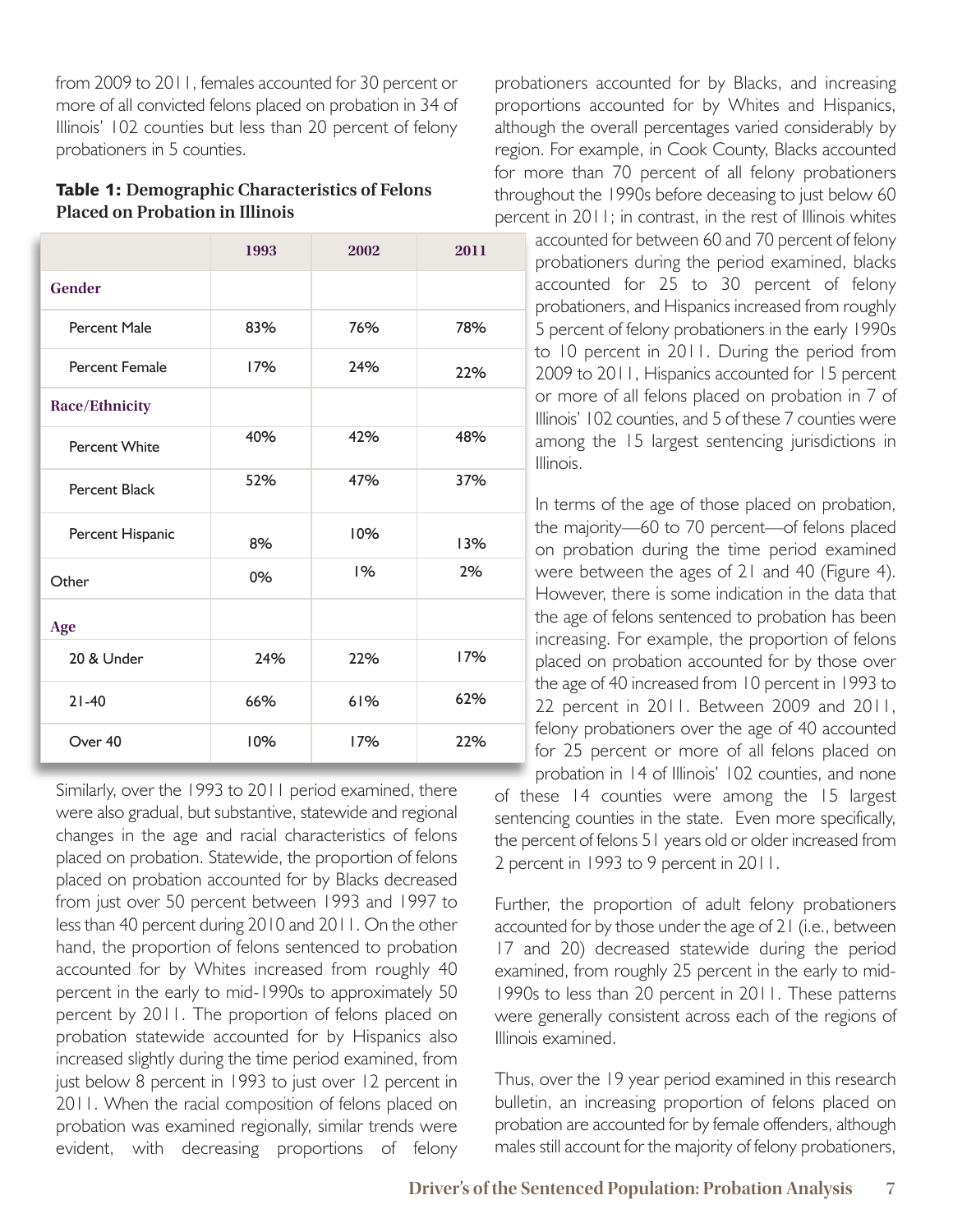an increasing proportion of probationers have been accounted for by white and Hispanic felons, and an increasing proportion of felony probationers in Illinois are being accounted for by older individuals. For the most part, these trends were consistent across Cook County, the Collar Counties, other urban areas outside of Cook and the Collar Counties, and Illinois' rural counties.

# **Outcomes of Felony Probation Sentences**

Individuals sentenced to probation can be discharged from probation supervision through a number of different mechanisms. Probation departments report to AOIC a number of different categories for case discharged, <sup>2</sup> but for the analyses summarized below, the reasons for discharged were grouped into one of three categories: 1) scheduled/early termination<sup>3</sup> or transferred to another jurisdiction, 2) revocation/alternative IDOC commitment, <sup>4</sup> and 3) unsatisfactory termination. 5 Excluded from these analyses were cases that were discharged due to being transferred to another jurisdiction, the category of "other" discharges due to an inability to determine the underlying reason (positive, negative or neutral) for the discharge, and those placed on absconder/warrant status. 6

During the period from 1993 through 2011, the majority of felons discharged from probation supervision in Illinois were discharged successfully, meaning they completed their sentence as scheduled, were terminated early from probation due to satisfaction of all probation conditions, or

they were transferred to another jurisdiction. Specifically, in Illinois outside of Cook County during 2011, more than two-thirds (69 percent) of all felony probation cases discharged from supervision were satisfactory terminations, compared to 16 percent being terminated unsatisfactorily and roughly 15 percent being terminated as a result of a probation revocation or a commitment to IDOC for a separate case. Between 1993 and 2005 in Illinois outside of Cook County, the proportion of felony probationers discharged as a result of a revocation or an unsatisfactory termination increased, with this increase coinciding with an increase in the risk classification of probationers during that time period. <sup>7</sup> For example, between 1993 and 2005, the proportion of felony probationers outside of Cook County classified as Medium or Maximum risk increased from 74 percent to 83 percent of the felony probationers, while those assessed as minimum risk fell from 25 percent to 17 percent during that same period. Among those felony probationers discharged from supervision in Cook County a somewhat different pattern emerged from the analyses. In Cook County, since the late 1990s, roughly 60 percent of closed felony probation cases were discharged satisfactorily, just under 40 percent were discharged unsatisfactorily and the remaining cases in Cook County were discharged as a result of a revocation of probation.

When the outcomes of felony probation sentences and levels of probationer risk were compared across all counties for the combined 2009 through 2011 period, there was a moderate correlation between the aggregate level of risk (i.e., what percent of felony probation cases were minimum or maximum risk and the percent of probation discharges

 $^2$  Data collected by AOIC from county probation departments included the categories of scheduled termination, early termination, absconder/warrant, revoked-technical violation, revoked-new offense, alternate IDOC commitment (a prison sentence for another offense without a revocation), unsatisfactory termination, transferred to another jurisdiction, and "other" (used to classify cases that do not fit into one of the above categories).

<sup>&</sup>lt;sup>3</sup> For individuals who successfully complete their probation sentence, they are discharged as a result of having fulfilled all of the sentence requirements, including completion of court-ordered treatment, payment of fines, fees and restitution, and completion of any court-ordered community service.

<sup>&</sup>lt;sup>4</sup> For those individuals who violate conditions of their probation sentence, such as testing positive for drug use, failing to comply with treatment orders, or being rearrested for a new crime, they can be brought back before the sentencing judge for a violation of probation hearing. If a judge finds that a violation has occurred, they can modify the conditions set forth on the original probation sentence, or they can revoke the original probation sentence and impose a new sentence. Based on case-level data collected as part of the Illinois Probation Outcome Study in 2000, 68 percent of felons who had their probation sentence revoked were sentenced to prison and an additional 17 percent were sentenced to jail. Thus, among felons who had their probation sentence revoked in Illinois, 85 percent received a sentence of incarceration, primarily in prison but some to jail, as a result of the revocation. Thus, the number and proportion of felony probationers who have their sentenced revoked has a direct impact on admissions into Illinois' prison system and to some degree admissions to local jails.

<sup>&</sup>lt;sup>5</sup> Probationers who are discharged "unsatisfactorily" are finished with their probation sentence, but there were aspects of the sentence that were not fully completed, such as failing to pay all of the court-ordered fees or fines.

<sup>&</sup>lt;sup>6</sup> In Cook County a large proportion of cases are dropped from the active caseload status by being placed in an absconder/warrant status for administrative reasons to ensure that these cases are not reflected in caseload measures as active cases. In 2011, 18 percent of all felony cases closed in Cook County were categorized as absconder/warrant cases, compared to 6 percent of all felony cases closed outside of Cook County.

<sup>&</sup>lt;sup>/</sup> Beginning in 2005, the Administrative Office of the Illinois Courts' Probation Services Division began working with local probation departments to implement a new risk assessment instrument, which resulted in a dramatic change in the risk classification of felony probationers which limits the ability to compare probationer assessed risk over the entire time period due to the use of two different risk assessment instruments and resulting scores.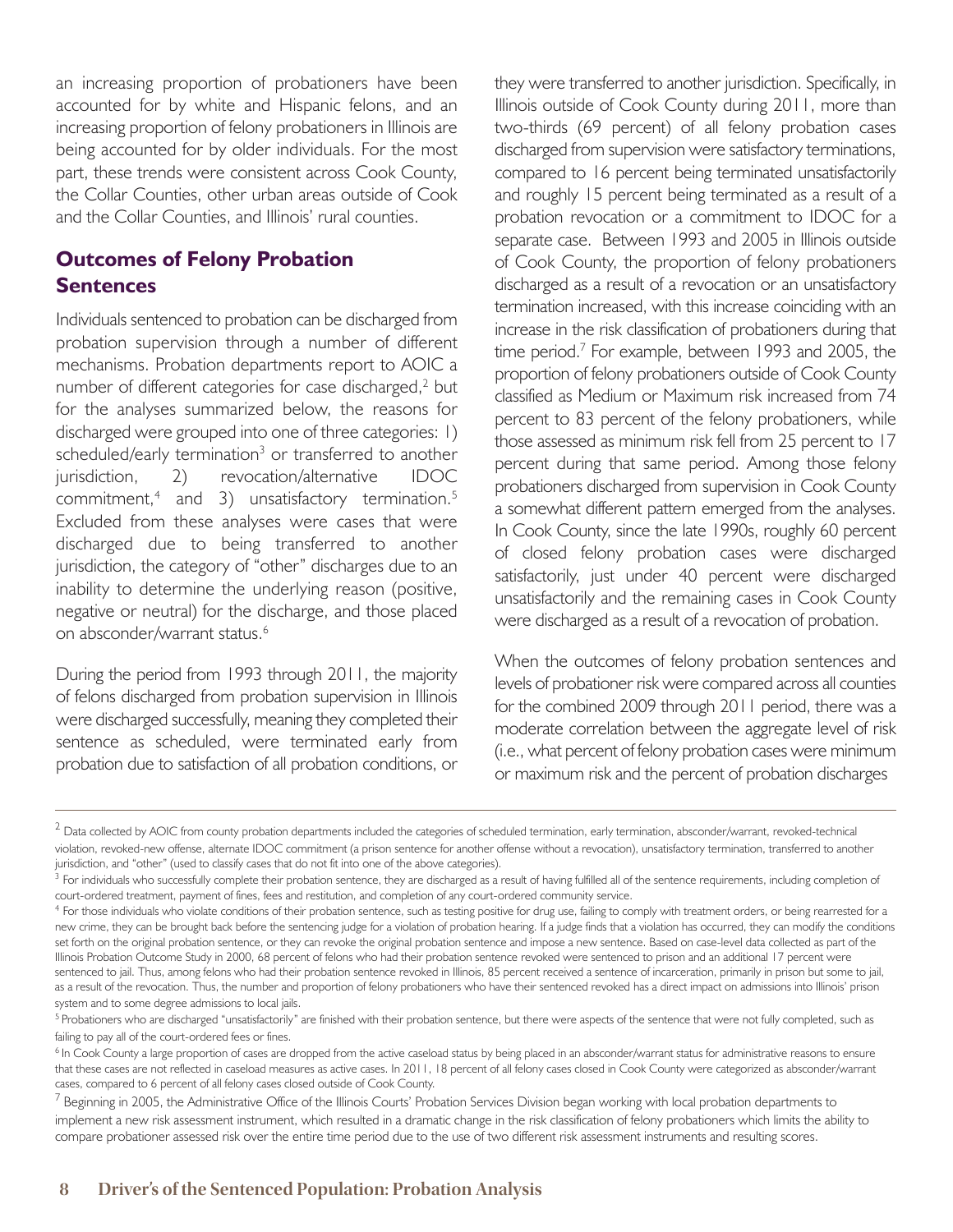Figure 5: **Percent of IDOC Admissions Accounted for by Offenders on Probation Immediately Before Prison Admission, Based on AOIC Aggregate & IDOC Interview Data**



that were positive). <sup>8</sup> However, despite this correlation, even in counties where relatively large proportions of probationers were classified as medium or high risk, the majority of felony probation cases were discharged positively.

#### **Measuring the Impact of Probation Revocations on Prison Admissions**

Given the nature of the data collected by AOIC, it is not possible to determine the characteristics of those who, while on probation, either had their probation sentences revoked or who were sentenced to prison on another case while under probation supervision. However, based on the data reported to AOIC by the local probation

departments, it is possible to determine the overall number of people who, while on probation, were committed to the Illinois Department of Corrections. Coupling these data with information available from the Illinois Department of Corrections (IDOC) regarding the number of individuals sentenced to prison, it is possible to determine what percent of those sentenced to prison had been on probation immediately before their commitment to IDOC, either for a technical violation or a new conviction.

Based on existing AOIC data, it is estimated that during calendar 2010 there were roughly 3,500 (3,400 in 2011) probationers in Illinois who were committed to IDOC either as a result of a probation revocation or a new conviction and sentenced to prison. During calendar year

<sup>&</sup>lt;sup>8</sup> Spearman's Rho (due to skewness of measures) was -.30 between the county-level aggregate for the 2009 to 2011 period of the percent of probation cases classified as maximum risk and the percent of cases discharged positively (scheduled or early termination). Pearson's r (due to no skewness of measures) was .26 between the county-level aggregate for the 2009 to 2011 period of the percent of probation cases classified as minimum risk and the percent of cases discharged positively (scheduled or early termination).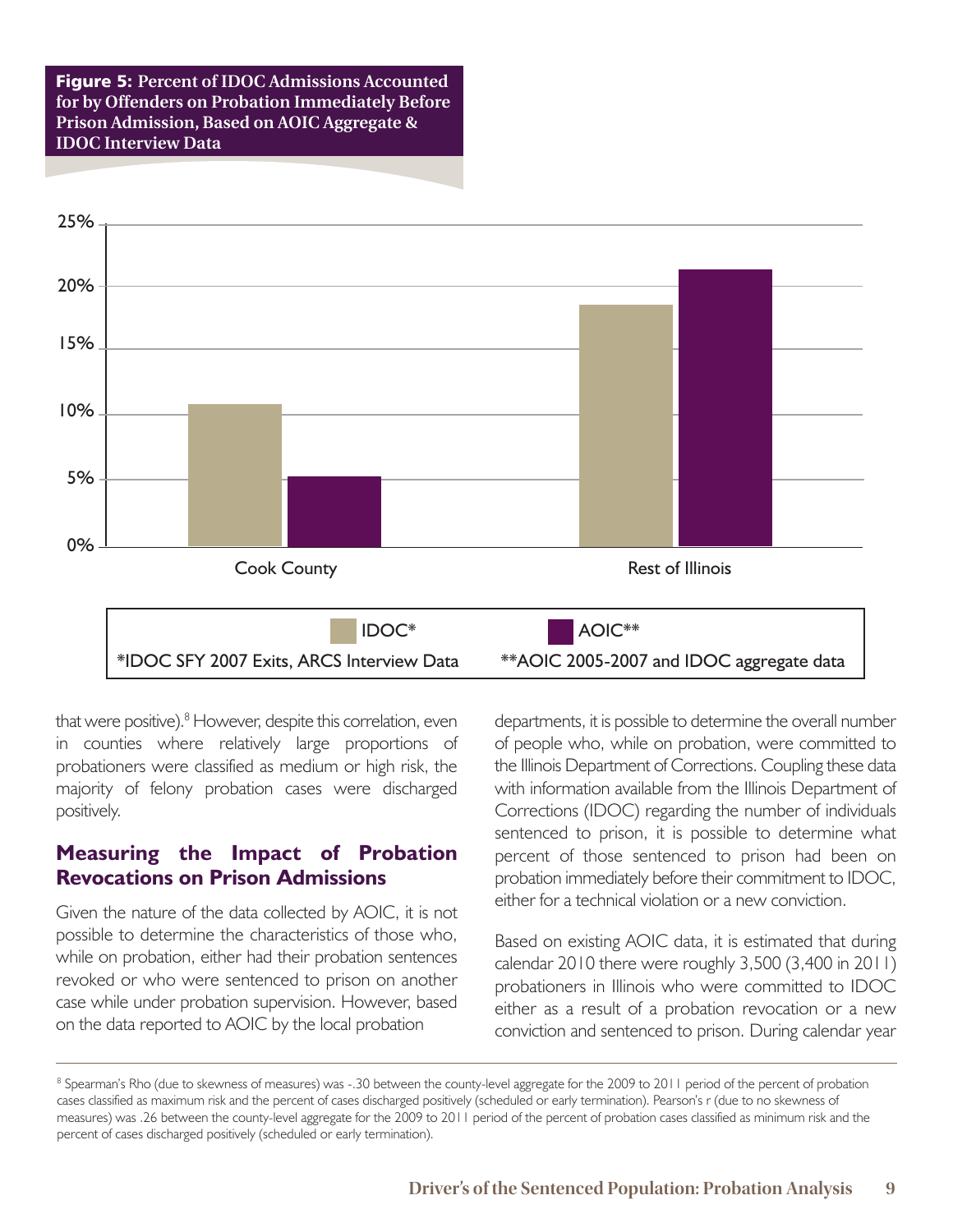2010 there were approximately 22,600 prison admissions resulting from court-imposed prison sentences (i.e., excluding those admitted to prison for technical violations of their Mandatory Supervised Release—MSR/"parole"). Taken together, these data indicate that approximately 15 percent of felons sentenced to prison in Illinois in 2010 were accounted for by those who had been on probation immediately before being committed to IDOC. Analyses of these data over time suggest that the proportion of prison admissions in Illinois accounted for by those who had been on probation immediately before being admitted to prison has remained relatively stable and consistent, although in sheer numbers probation populations and prison admissions have both grown. When looked at regionally, it appears that a smaller proportion of prison admissions from Cook County have involved individuals who had been on probation when sentenced to prison than is the case outside of Cook County. For example, based on the method of combining AOIC and IDOC data, it is estimated that about 10 percent of all 2010 IDOC admissions from Cook County involved individuals who had been on probation when committed to IDOC, compared to 26 percent outside of Cook County (Figure 5).

This pattern between Cook County and the rest of Illinois, and the proportion of prison admissions accounted for by individuals who had been on probation when committed to IDOC, is consistent with analyses performed using data collected by IDOC during the Reception and Classification process of new inmates. When inmates are admitted to IDOC they go through a series of assessments and interviews, and the information is captured through the Automated Reception and Classification System (ARCS). One of the questions the newly admitted inmates are asked is whether they "were on county probation prior to the offense that brings you here [to prison]." Based on responses to this question, among a cohort of inmates released from prison in state fiscal year 2007, 14 percent of those released from prison following a court-imposed sentence (as opposed to technical MSR violators) indicated that they were on county probation prior to coming to IDOC. Among those sentenced to prison from Cook County, 10.7 percent indicated they were on probation prior to the offense that brought them to prison. By comparison, among those sentenced to prison from outside of Cook County, 18.3 percent indicated they were on probation prior to the offense that brought them to prison. Part of this difference between Cook County and the rest of Illinois may be explained by the preceding analyses, which found a relatively smaller percent of felony probation cases in Cook County discharged through a revocation, but

a higher proportion discharged due to either unsatisfactory termination or the case being placed on absconder/warrant status.

Thus, approximately 15 percent of all inmates sentenced to prison statewide were individuals who had been on probation at the time they had been sentenced to prison, either as a result of a technical probation violation or as a result of a new conviction. In recent years, this translates to roughly 3,500 probationers who end up being sentenced to prison, and while the sheer number has increased from the 1990s, the percent of prison admissions accounted for by these probationers has not changed much in the past 19 years. Thus, a fairly substantial number of those sentenced to prison enter prison having already been on probation for a period of time, have had an assessment of risks and needs performed, and may have also been involved in treatment and services in the community before their subsequent revocation and commitment to IDOC. Further, across Illinois' individual counties there was a significant amount of variation in the proportion of prison admissions accounted for by offenders who had been on probation at the time of their sentencing to IDOC.

## **Conclusions**

In one of the first systematic analyses of data collected by the Administrative Office of the Illinois Courts' Probation Division, a number of useful and informative conclusions can be made that helps to better understand the growth in felony probation sentences in Illinois. Some of these patterns are consistent with what probation professionals in Illinois have likely recognized as they work with their caseloads on a daily basis, while other findings provide objective, quantifiable measures that can be useful for criminal justice planning and policy making in Illinois. By combining information from multiple sources, including the previously completed SPAC report titled Illinois Felony Sentencing: A Retrospective Research Briefing (SPAC, 2011), much of the increase in felony probation sentences during the 1990s and into the early 2000s can be attributed to a dramatic increase in arrests for all crime types, but most notably, increased arrests for felony-level possession of a Controlled Substance. This helps to explain the growth in the number and proportion of felons sentenced to probation who have been convicted of a Class 4 felony. In addition, as a result of an increasing proportion of Class 1 and 2 felonies in Illinois being non-